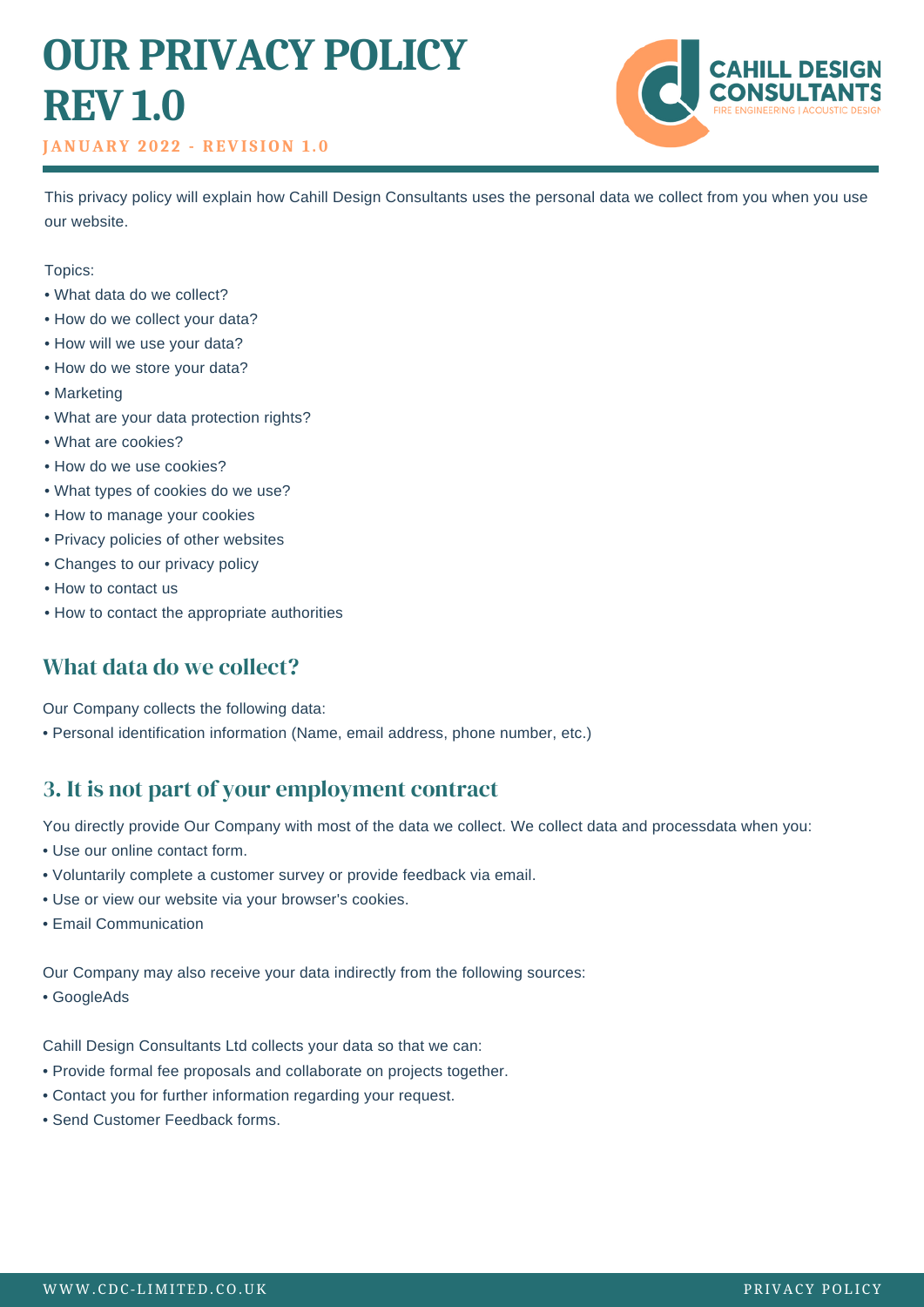## How do we store your data?

Cahill Design Consultants Ltd securely stores your data on secure cloud based serve Microsoft OneDrive.

Cahill Design Consultants Ltd will keep your personal identification data for 1 calendar year. Once this time period has expired, we will delete your data.

### **Marketing**

Cahill Design Consultants Ltd would like to send you information about our company that we think you might like, updating you via quarterly company newsletter.

If you have agreed to receive marketing, you may always opt out at a later date. You have the right at any time to stop Cahill Design Consultants Ltd from contacting you for marketing purposes.

### What are your data protection rights?

Cahill Design Consultants Ltd would like to make sure you are fully aware of all of your data protection rights. Every user is entitled to the following:

**The right to access** - You have the right to request Cahill Design Consultants Ltd for copies of your personal data.

**The right to rectification** - You have the right to request that Cahill Design Consultants Ltd correct any information you believe is inaccurate. You also have the right to request Cahill Design Consultants Ltd to complete information you believe is incomplete.

**The right to erasure** - You have the right to request that Cahill Design Consultants Ltd erase your personal data, under certain conditions.

**The right to restrict processing** - You have the right to request that Cahill Design Consultants Ltd restrict the processing of your personal data, under certain conditions.

**The right to object to processing** - You have the right to object Cahill Design Consultants Ltd processing of your personal data, under certain conditions.

**The right to data portability** - You have the right to request that Cahill Design Consultants Ltd transfer the data that we have collected to another organization, or directly to you, under certain conditions.

If you make a request, we have one month to respond to you. If you would like to exercise any of these rights, please contact us at our email:

Call us at: +44 (0)1206 809 598 Or write to us: info@cdc-limited.co.uk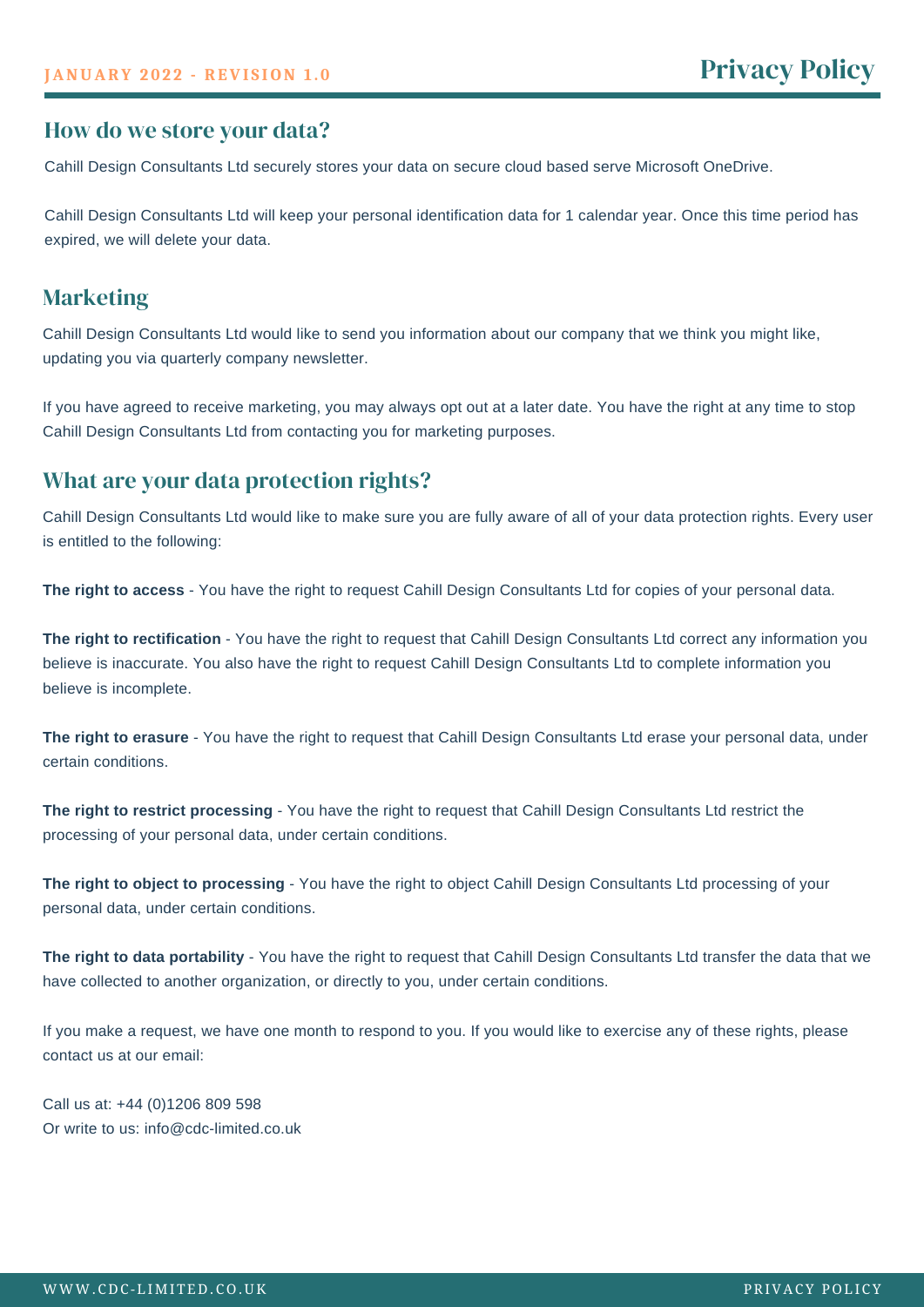### What are cookies?

Cookies are text files placed on your computer to collect standard Internet log information and visitor behaviour information. When you visit our websites, we may collect information from you automatically through cookies or similar technology.

For further information, visit allaboutcookies.org.

#### How do we use cookies?

Cahill Design Consultants Ltd uses cookies in a range of ways to improve your experience on our website , including:

- Keeping you signed in
- Understanding how you use our website

## What types of cookies do we use?

There are a number of different types of cookies, however, our website uses:

**• Functionality** - Cahill Design Consultants Ltd uses these cookies so that we recognize you on our website and remember your previously selected preferences. These could include what language you prefer and location you are in. A mix of first-party and third-party cookies are used.

**• Advertising** - Cahill Design Consultants Ltd uses these cookies to collect information about your visit to our website, the content you viewed, the links you followed and information about your browser, device, and your IP address. Our Company sometimes shares some limited aspects of this data with third parties for advertising purposes. We may also share online data collected through cookies with our advertising partners. This means that when you visit another website, you may be shown advertising based on your browsing patterns.

#### How to manage cookies

You can set your browser not to accept cookies, and the above website tells you how to remove cookies from your browser. However, in a few cases, some of our website features may not function as a result.

#### Privacy policies of other websites

The Cahill Design Consultants Ltd website contains links to other websites. Our privacy policy applies only to our website, so if you click on a link to another website, you should read their privacy policy.

## Changes to our privacy policy

Cahill Design Consultants Ltd keeps its privacy policy under regular review and places any updates on this web page. This privacy policy was last updated on 10 January 2022.